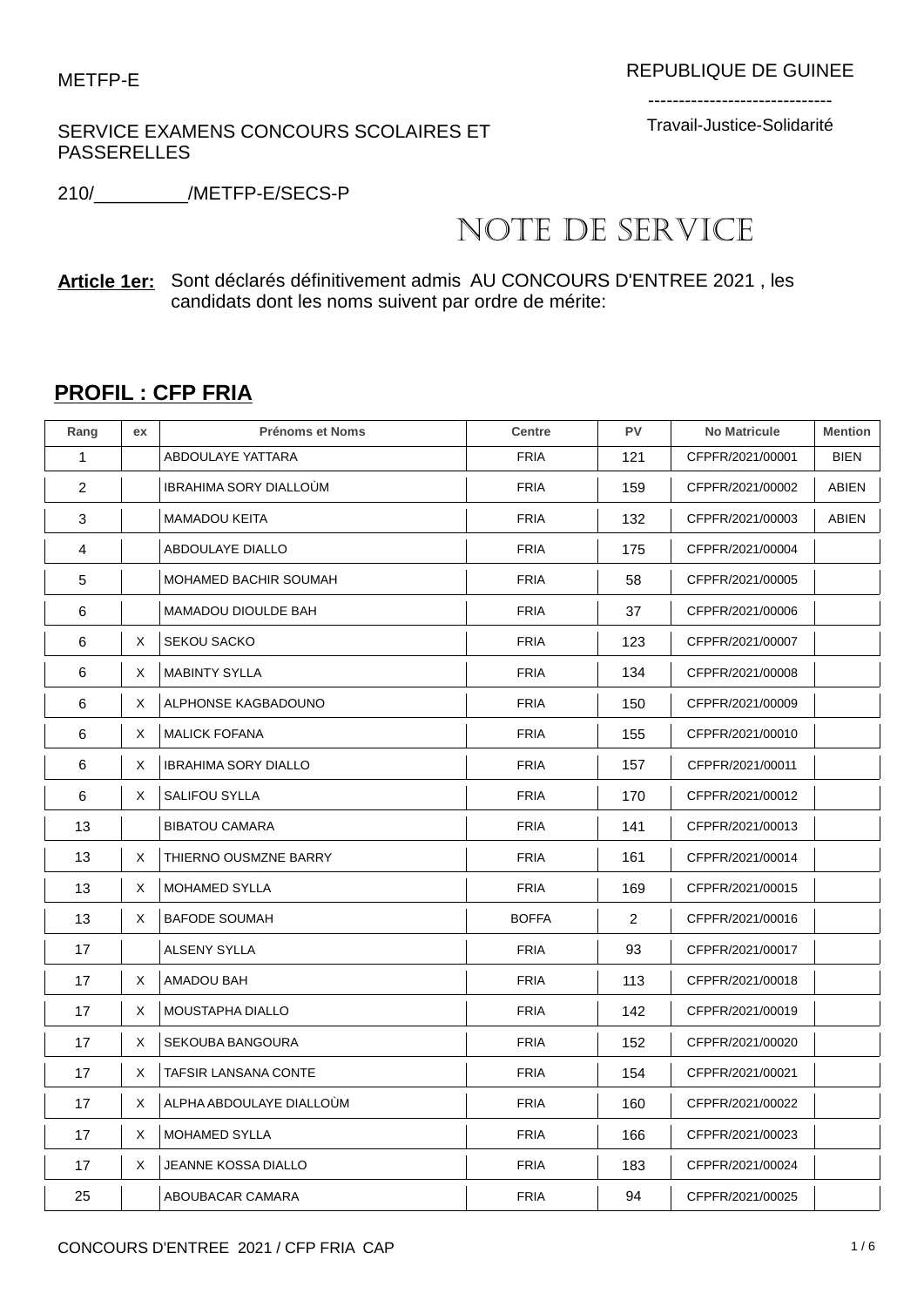| Rang | ex | <b>Prénoms et Noms</b>      | <b>Centre</b> | <b>PV</b>      | <b>No Matricule</b> | <b>Mention</b> |
|------|----|-----------------------------|---------------|----------------|---------------------|----------------|
| 25   | X  | <b>OUSMANE KEITA</b>        | <b>FRIA</b>   | 135            | CFPFR/2021/00026    |                |
| 25   | X  | SORIBA CAMARA               | <b>FRIA</b>   | 138            | CFPFR/2021/00027    |                |
| 25   | X  | SAMBA DJOUMA BARRY          | <b>FRIA</b>   | 151            | CFPFR/2021/00028    |                |
| 25   | X  | MAMAISSATA CAMARA           | <b>FRIA</b>   | 173            | CFPFR/2021/00029    |                |
| 25   | X  | ANNA LAMAH                  | <b>FRIA</b>   | 176            | CFPFR/2021/00030    |                |
| 25   | X  | <b>ALMAMY CAMARA</b>        | <b>FRIA</b>   | 179            | CFPFR/2021/00031    |                |
| 32   |    | AMADOU SOULEYMANE CAMARA    | <b>FRIA</b>   | 96             | CFPFR/2021/00032    |                |
| 32   | X  | ABOUBACAR CAMARA            | <b>FRIA</b>   | 98             | CFPFR/2021/00033    |                |
| 32   | X  | <b>IBRAHIMA SORY SYLLA</b>  | <b>FRIA</b>   | 103            | CFPFR/2021/00034    |                |
| 32   | X  | <b>OUSMANE BANGOURA</b>     | <b>FRIA</b>   | 118            | CFPFR/2021/00035    |                |
| 32   | X  | NABY LAYE NOUHA CAMARA      | <b>FRIA</b>   | 120            | CFPFR/2021/00036    |                |
| 32   | X  | <b>MOHAMED DIALLO</b>       | <b>FRIA</b>   | 139            | CFPFR/2021/00037    |                |
| 32   | X  | <b>IBRAHIMA SYLLA</b>       | <b>FRIA</b>   | 153            | CFPFR/2021/00038    |                |
| 32   | X  | <b>IBRAHIMA SORY CAMARA</b> | <b>FRIA</b>   | 163            | CFPFR/2021/00039    |                |
| 32   | X  | AMADOU CISSOKO              | <b>FRIA</b>   | 167            | CFPFR/2021/00040    |                |
| 32   | Χ  | <b>MISBAOU TRAORE</b>       | <b>FRIA</b>   | 168            | CFPFR/2021/00041    |                |
| 32   | X  | ALHASSANE SYLLA             | <b>FRIA</b>   | 174            | CFPFR/2021/00042    |                |
| 32   | X  | SOULEYMANE SYLLA            | <b>FRIA</b>   | 178            | CFPFR/2021/00043    |                |
| 32   | X  | <b>MARIAMA KEITA</b>        | <b>FRIA</b>   | 181            | CFPFR/2021/00044    |                |
| 32   | X  | <b>OUSMANE CISSE</b>        | <b>FRIA</b>   | 182            | CFPFR/2021/00045    |                |
| 46   |    | <b>SEKOU CAMARA</b>         | <b>FRIA</b>   | 23             | CFPFR/2021/00046    |                |
| 46   | Χ  | <b>NABY SYLLA</b>           | <b>FRIA</b>   | 5              | CFPFR/2021/00047    |                |
| 46   | X  | <b>OUSMANE SOUMAH</b>       | <b>FRIA</b>   | 100            | CFPFR/2021/00048    |                |
| 46   | X  | AMADOU BAILO BAH            | <b>FRIA</b>   | 106            | CFPFR/2021/00049    |                |
| 46   | X  | SEKOU KOUROUMA              | <b>FRIA</b>   | 127            | CFPFR/2021/00050    |                |
| 46   | X  | AMADOU DIALLO               | <b>FRIA</b>   | 147            | CFPFR/2021/00051    |                |
| 46   | X  | MAMADOU KALVA SOUMAH        | <b>FRIA</b>   | 158            | CFPFR/2021/00052    |                |
| 46   | X  | <b>DJIBRIL DIANE</b>        | <b>FRIA</b>   | 172            | CFPFR/2021/00053    |                |
| 46   | X  | FODE CONTE                  | <b>FRIA</b>   | 177            | CFPFR/2021/00054    |                |
| 46   | X  | <b>KARIM SOW</b>            | <b>BOFFA</b>  | $\mathbf{1}$   | CFPFR/2021/00055    |                |
| 46   | X  | AMADOU PALOMA KATTY         | <b>BOFFA</b>  | $\overline{7}$ | CFPFR/2021/00056    |                |
| 57   |    | <b>ALY SYLLA</b>            | <b>FRIA</b>   | 3              | CFPFR/2021/00057    |                |
| 57   | X  | AMADOU BANGOURA             | <b>FRIA</b>   | 71             | CFPFR/2021/00058    |                |
| 57   | X. | AMADOU TIDIANE BARRY        | <b>FRIA</b>   | 82             | CFPFR/2021/00059    |                |
| 57   | X  | <b>MAMADOU SIRE DIANE</b>   | <b>FRIA</b>   | 101            | CFPFR/2021/00060    |                |
| 57   | X  | ABDOULAYE BANGOURA          | <b>FRIA</b>   | 102            | CFPFR/2021/00061    |                |
| 57   | X  | ALSENY CAMARA               | <b>FRIA</b>   | 107            | CFPFR/2021/00062    |                |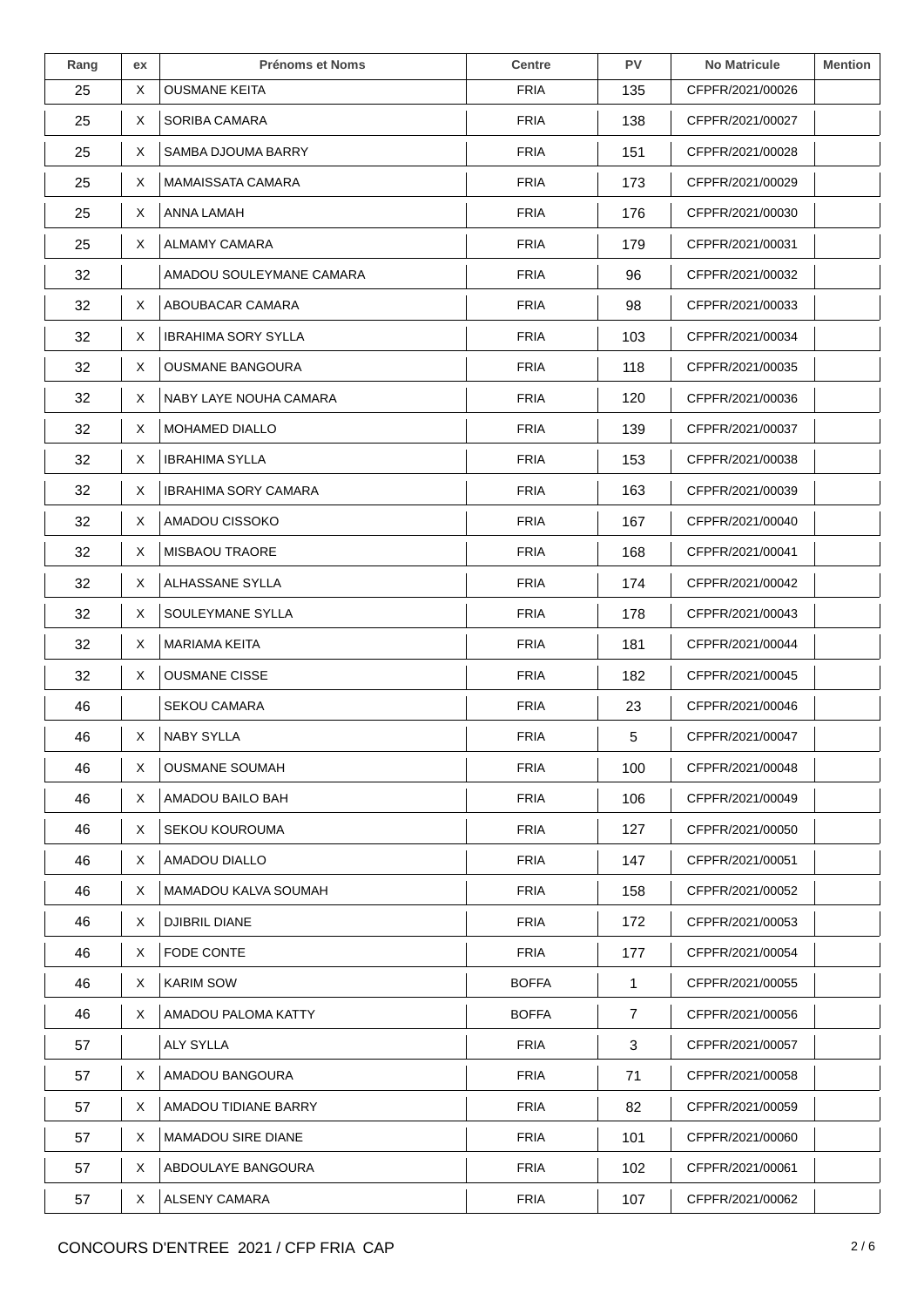| Rang | ex | <b>Prénoms et Noms</b>      | <b>Centre</b> | <b>PV</b> | <b>No Matricule</b> | <b>Mention</b> |
|------|----|-----------------------------|---------------|-----------|---------------------|----------------|
| 57   | X  | MAMOYUDOU CAMARA            | <b>FRIA</b>   | 108       | CFPFR/2021/00063    |                |
| 57   | X  | <b>OUMAR FRIA CAMARA</b>    | <b>FRIA</b>   | 109       | CFPFR/2021/00064    |                |
| 57   | X  | <b>BOUBA LUWOU SARAH</b>    | <b>FRIA</b>   | 115       | CFPFR/2021/00065    |                |
| 57   | X  | <b>SEKOU DJIBRIL CAMARA</b> | <b>FRIA</b>   | 131       | CFPFR/2021/00066    |                |
| 57   | Χ  | MOUSTAPHA SOUMAH            | <b>FRIA</b>   | 140       | CFPFR/2021/00067    |                |
| 57   | Χ  | MOHAMED LAMINE CONTE        | <b>FRIA</b>   | 145       | CFPFR/2021/00068    |                |
| 69   |    | DAOUDA SOUMAH               | <b>FRIA</b>   | 7         | CFPFR/2021/00069    |                |
| 69   | X  | MOUSSA CONTE                | <b>FRIA</b>   | 49        | CFPFR/2021/00070    |                |
| 69   | Χ  | FODE MOMO BAGUEYA SYLLA     | <b>FRIA</b>   | 66        | CFPFR/2021/00071    |                |
| 69   | X  | <b>MAMADOU ALIOU DIALLO</b> | <b>FRIA</b>   | 88        | CFPFR/2021/00072    |                |
| 69   | Χ  | MOHAMED CAMARA              | <b>FRIA</b>   | 112       | CFPFR/2021/00073    |                |
| 69   | X  | ALPHA MAMOUDOU DRAME        | <b>FRIA</b>   | 124       | CFPFR/2021/00074    |                |
| 69   | X  | <b>IBRAHIMA SORY CAMARA</b> | <b>FRIA</b>   | 130       | CFPFR/2021/00075    |                |
| 69   | X  | ABOUABAR SIDIKI CAMARA      | <b>FRIA</b>   | 136       | CFPFR/2021/00076    |                |
| 69   | X  | THIERNO MAMOUDOU BALDE      | <b>FRIA</b>   | 149       | CFPFR/2021/00077    |                |
| 69   | Χ  | ABOUBACAR AMADOU CAMARA     | <b>FRIA</b>   | 156       | CFPFR/2021/00078    |                |
| 69   | X  | MAMADOU MALADHO SOW         | <b>FRIA</b>   | 162       | CFPFR/2021/00079    |                |
| 69   | X  | DJIBRIL SAMPOU              | <b>FRIA</b>   | 180       | CFPFR/2021/00080    |                |
| 81   |    | MAMADOUBA BOU NTOU SYLLA    | <b>FRIA</b>   | 9         | CFPFR/2021/00081    |                |
| 81   | Χ  | <b>MOHAMED CAMARA</b>       | <b>FRIA</b>   | 51        | CFPFR/2021/00082    |                |
| 81   | X  | MOHAMED LAMINE NASSOKO      | <b>FRIA</b>   | 52        | CFPFR/2021/00083    |                |
| 81   | Χ  | <b>SEYDOUBA CAMARA</b>      | <b>FRIA</b>   | 60        | CFPFR/2021/00084    |                |
| 81   | X  | NABY LAYE CAMARA            | <b>FRIA</b>   | 78        | CFPFR/2021/00085    |                |
| 81   | X  | AROUNA KOULIBALY            | <b>FRIA</b>   | 91        | CFPFR/2021/00086    |                |
| 81   | X  | <b>KEMOKO SOUMAH</b>        | <b>FRIA</b>   | 97        | CFPFR/2021/00087    |                |
| 81   | X  | OUMOUL KHAIROU DIALLO       | <b>FRIA</b>   | 111       | CFPFR/2021/00088    |                |
| 81   | X  | ROBERT CAMARA               | <b>FRIA</b>   | 129       | CFPFR/2021/00089    |                |
| 81   | X  | LANSANA BANGOURA            | <b>FRIA</b>   | 137       | CFPFR/2021/00090    |                |
| 81   | X  | <b>MOHAMED CAMARA</b>       | <b>FRIA</b>   | 143       | CFPFR/2021/00091    |                |
| 81   | X. | ALSENY CAMARA               | <b>BOFFA</b>  | 5         | CFPFR/2021/00092    |                |
| 81   | X. | ALHASSANE CAMARA            | <b>BOFFA</b>  | 6         | CFPFR/2021/00093    |                |
| 94   |    | FATOUMATA BINTA BARRY       | <b>FRIA</b>   | 12        | CFPFR/2021/00094    |                |
| 94   | X  | <b>OUSMANE CAMARA</b>       | <b>FRIA</b>   | 4         | CFPFR/2021/00095    |                |
| 94   | X. | <b>MAMADOU CAMARA</b>       | <b>FRIA</b>   | 30        | CFPFR/2021/00096    |                |
| 94   | X  | SOULEYMANE DIALLO           | <b>FRIA</b>   | 48        | CFPFR/2021/00097    |                |
| 94   | X  | AMADOU SACKO                | <b>FRIA</b>   | 57        | CFPFR/2021/00098    |                |
| 94   | X  | MAMADOU BOBO BAH            | <b>FRIA</b>   | 61        | CFPFR/2021/00099    |                |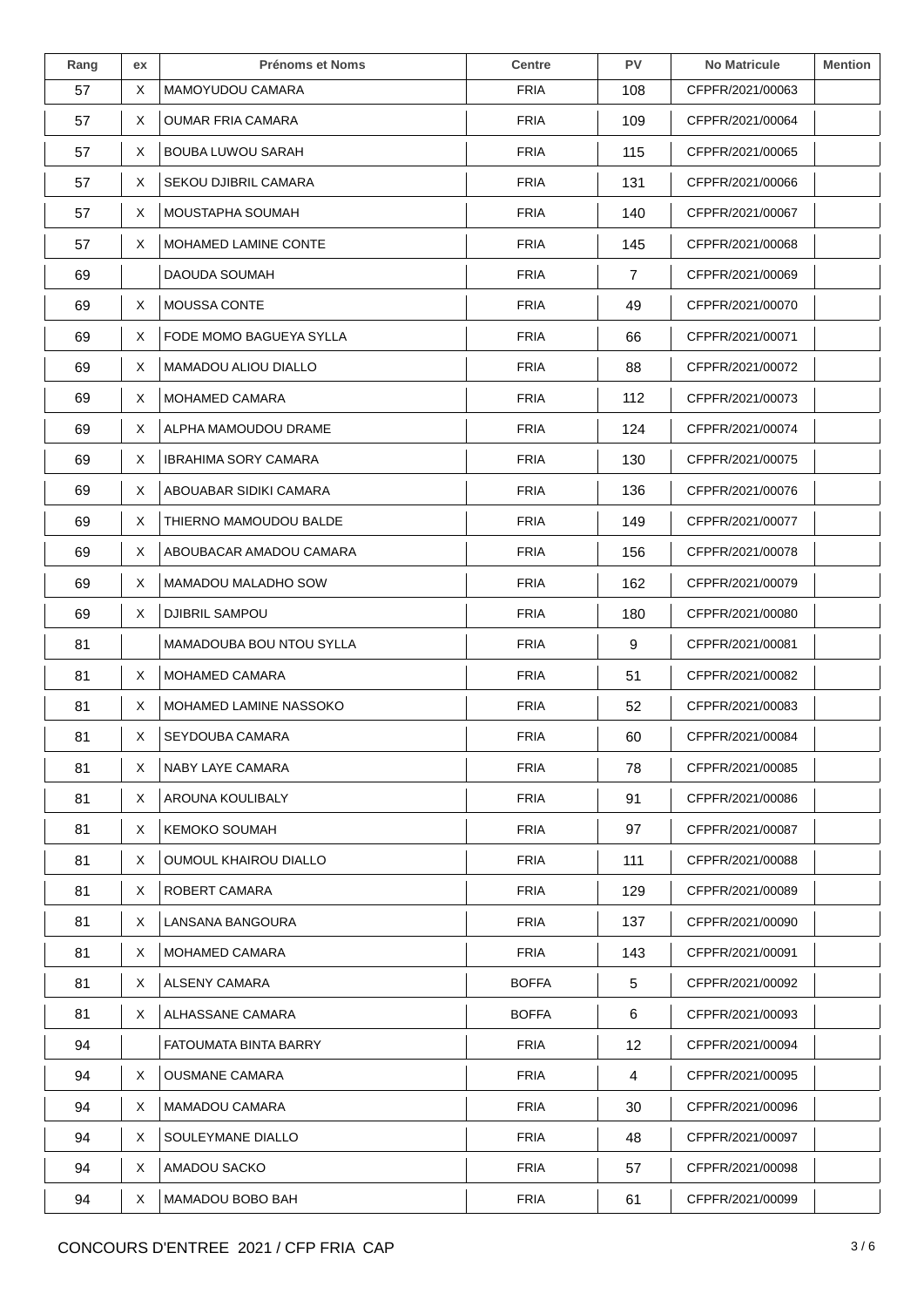| Rang | ex | <b>Prénoms et Noms</b>        | <b>Centre</b> | <b>PV</b>    | <b>No Matricule</b> | <b>Mention</b> |
|------|----|-------------------------------|---------------|--------------|---------------------|----------------|
| 94   | X  | ALSENY CAMARA                 | <b>FRIA</b>   | 65           | CFPFR/2021/00100    |                |
| 94   | X  | AISSATA DEEN CONTE            | <b>FRIA</b>   | 76           | CFPFR/2021/00101    |                |
| 94   | Χ  | <b>MAMADOU BARRY</b>          | <b>FRIA</b>   | 114          | CFPFR/2021/00102    |                |
| 94   | X  | ABOUBACAR SYLLA               | <b>FRIA</b>   | 125          | CFPFR/2021/00103    |                |
| 94   | X  | <b>NABY MOUSSA SYLLA</b>      | <b>FRIA</b>   | 146          | CFPFR/2021/00104    |                |
| 94   | Χ  | <b>CHERIF CAMARA</b>          | <b>FRIA</b>   | 171          | CFPFR/2021/00105    |                |
| 94   | X. | ALSENY BARRY                  | <b>BOFFA</b>  | 9            | CFPFR/2021/00106    |                |
| 107  |    | ABOUBACAR CAMARA              | <b>FRIA</b>   | 24           | CFPFR/2021/00107    |                |
| 107  | X  | <b>IBRAGIMA SORY DIALLOUM</b> | <b>FRIA</b>   | 22           | CFPFR/2021/00108    |                |
| 107  | X  | <b>MOHAMED NOUR CAMARA</b>    | <b>FRIA</b>   | 21           | CFPFR/2021/00109    |                |
| 107  | Χ  | NABY LAYE CAMARA              | <b>FRIA</b>   | 17           | CFPFR/2021/00110    |                |
| 107  | X  | MOHAMED LAMINE MABINTY SYLLA  | <b>FRIA</b>   | 11           | CFPFR/2021/00111    |                |
| 107  | X  | ALPHA BOUBACAR DIALLO         | <b>FRIA</b>   | $\mathbf{1}$ | CFPFR/2021/00112    |                |
| 107  | X  | MAMADOU SARAFOU DIALLO        | <b>FRIA</b>   | 26           | CFPFR/2021/00113    |                |
| 107  | X  | ALPHA OUMAR DIALLO            | <b>FRIA</b>   | 41           | CFPFR/2021/00114    |                |
| 107  | Χ  | ABOUBACAR SYLLA               | <b>FRIA</b>   | 50           | CFPFR/2021/00115    |                |
| 107  | X  | <b>IBRAHIMA SORY BARRY</b>    | <b>FRIA</b>   | 55           | CFPFR/2021/00116    |                |
| 107  | X  | <b>MAMADOU SALIOU DIALLO</b>  | <b>FRIA</b>   | 67           | CFPFR/2021/00117    |                |
| 107  | X  | SEKOU IBRAHIMA BANGOURA       | <b>FRIA</b>   | 74           | CFPFR/2021/00118    |                |
| 107  | X  | MOHAMED LAMINE SOUMAH         | <b>FRIA</b>   | 87           | CFPFR/2021/00119    |                |
| 107  | X  | ABOUBACAR CONTE               | <b>FRIA</b>   | 89           | CFPFR/2021/00120    |                |
| 107  | Χ  | MOHAMED CIRE SOUMAH           | <b>FRIA</b>   | 122          | CFPFR/2021/00121    |                |
| 107  | X. | <b>UIBRAHIMA DIALLO</b>       | <b>FRIA</b>   | 148          | CFPFR/2021/00122    |                |
| 123  |    | ABOUBACAR CAMARA              | <b>FRIA</b>   | 14           | CFPFR/2021/00123    |                |
| 123  | X  | DAOUDA CONTE                  | <b>FRIA</b>   | 6            | CFPFR/2021/00124    |                |
| 123  | X  | EL HADJ MADY DAMBA            | <b>FRIA</b>   | 31           | CFPFR/2021/00125    |                |
| 123  | X  | ABDOULAYE SYLLA               | <b>FRIA</b>   | 32           | CFPFR/2021/00126    |                |
| 123  | X  | ABDOUL KARIM BALDE            | <b>FRIA</b>   | 36           | CFPFR/2021/00127    |                |
| 123  | X  | MOHAMED ADAMA CAMARA          | <b>FRIA</b>   | 39           | CFPFR/2021/00128    |                |
| 123  | X. | PAUL DOURA BANGOURA           | <b>FRIA</b>   | 53           | CFPFR/2021/00129    |                |
| 123  | X. | ALSENY SOUMAH                 | <b>FRIA</b>   | 54           | CFPFR/2021/00130    |                |
| 123  | X  | MOHAMED LAMINE SYLLA          | <b>FRIA</b>   | 83           | CFPFR/2021/00131    |                |
| 123  | X  | MOHAMED ALY SYLLA             | <b>FRIA</b>   | 90           | CFPFR/2021/00132    |                |
| 123  | X. | MAMADOU SEKOUNA DIALLO        | <b>FRIA</b>   | 126          | CFPFR/2021/00133    |                |
| 123  | X  | <b>HAWA BANGOURA</b>          | <b>BOFFA</b>  | 3            | CFPFR/2021/00134    |                |
| 123  | X  | MOHAMED CONTE                 | <b>BOFFA</b>  | 4            | CFPFR/2021/00135    |                |
| 123  | X  | SEKOU ABOU SOUMAH             | <b>BOFFA</b>  | 8            | CFPFR/2021/00136    |                |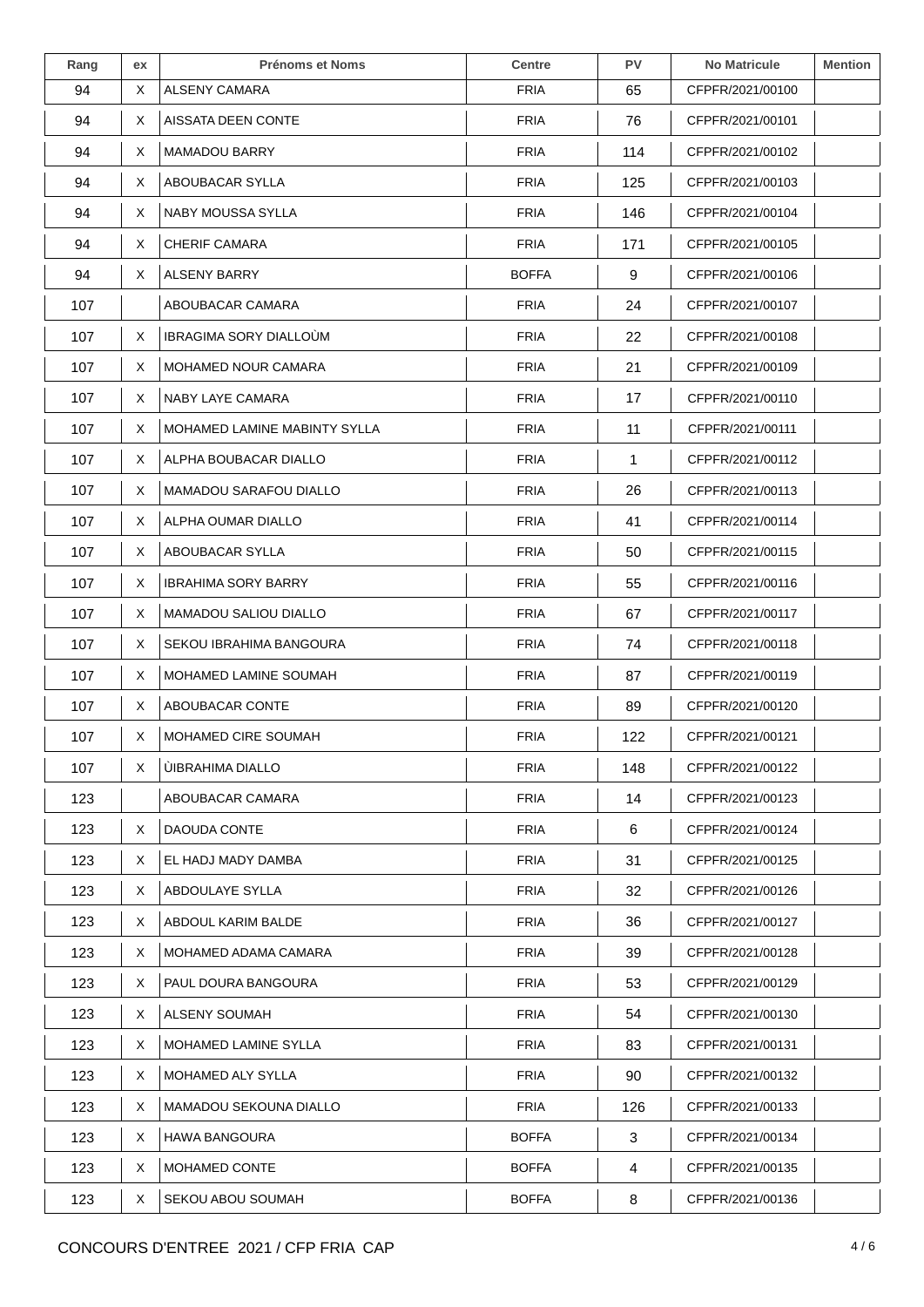| Rang | ex | <b>Prénoms et Noms</b>        | <b>Centre</b> | <b>PV</b>      | <b>No Matricule</b> | <b>Mention</b> |
|------|----|-------------------------------|---------------|----------------|---------------------|----------------|
| 123  | X  | <b>FODE CAMARA</b>            | <b>BOFFA</b>  | 10             | CFPFR/2021/00137    |                |
| 138  |    | ABOUBACAR SYLLA               | <b>FRIA</b>   | 15             | CFPFR/2021/00138    |                |
| 138  | Χ  | ABDOURAHAHAMANE ALSENY CAMARA | <b>FRIA</b>   | 27             | CFPFR/2021/00139    |                |
| 138  | X  | <b>FRANCK F GBOGBO</b>        | <b>FRIA</b>   | 29             | CFPFR/2021/00140    |                |
| 138  | X  | THIERNO OUSMANE CAMARA        | <b>FRIA</b>   | 56             | CFPFR/2021/00141    |                |
| 138  | X  | <b>IBRAHIMA DIALLO</b>        | <b>FRIA</b>   | 72             | CFPFR/2021/00142    |                |
| 138  | X  | <b>MOUSSA BANGOURA</b>        | <b>FRIA</b>   | 73             | CFPFR/2021/00143    |                |
| 138  | Χ  | <b>ISMAEL BANGOURA</b>        | <b>FRIA</b>   | 75             | CFPFR/2021/00144    |                |
| 138  | Χ  | <b>MAMADOU DIALLO</b>         | <b>FRIA</b>   | 84             | CFPFR/2021/00145    |                |
| 138  | X  | ALSENY CAMARA                 | <b>FRIA</b>   | 92             | CFPFR/2021/00146    |                |
| 138  | X  | <b>IBRAHIMA CAMARA</b>        | <b>FRIA</b>   | 95             | CFPFR/2021/00147    |                |
| 138  | X  | ABOUABACR SYLLA               | <b>FRIA</b>   | 116            | CFPFR/2021/00148    |                |
| 149  |    | <b>FACINET SOUMAH</b>         | <b>FRIA</b>   | 19             | CFPFR/2021/00149    |                |
| 149  | X  | <b>FAYA CAMARA</b>            | <b>FRIA</b>   | 8              | CFPFR/2021/00150    |                |
| 149  | Χ  | <b>MOHAMED CAMARA</b>         | <b>FRIA</b>   | 28             | CFPFR/2021/00151    |                |
| 149  | X  | YOUSSOUF CAMARA               | <b>FRIA</b>   | 42             | CFPFR/2021/00152    |                |
| 149  | X  | DAOUDA DAMBA                  | <b>FRIA</b>   | 47             | CFPFR/2021/00153    |                |
| 149  | X  | MAMADOU OURY DIALLO           | <b>FRIA</b>   | 86             | CFPFR/2021/00154    |                |
| 149  | X  | <b>FATOUMATA SYLLA</b>        | <b>FRIA</b>   | 144            | CFPFR/2021/00155    |                |
| 156  |    | SAFIATOU DIALLO               | <b>FRIA</b>   | 16             | CFPFR/2021/00156    |                |
| 156  | Χ  | <b>BOUBACAR BALDE</b>         | <b>FRIA</b>   | 13             | CFPFR/2021/00157    |                |
| 156  | X  | YACOUBA BANGOURA              | <b>FRIA</b>   | 33             | CFPFR/2021/00158    |                |
| 156  | X  | AMARA CAMARA                  | <b>FRIA</b>   | 43             | CFPFR/2021/00159    |                |
| 156  | X  | ABOUBACAR SOUMAH              | <b>FRIA</b>   | 77             | CFPFR/2021/00160    |                |
| 156  | X  | MAMADOU LAMARANA DIALLOÙM     | <b>FRIA</b>   | 110            | CFPFR/2021/00161    |                |
| 156  | X  | MOHAMED LAMINE SYLLA          | <b>FRIA</b>   | 119            | CFPFR/2021/00162    |                |
| 163  |    | ALY BADARA SOUMAH             | <b>FRIA</b>   | $\overline{2}$ | CFPFR/2021/00163    |                |
| 163  | X  | MOHAMED CAMARA                | <b>FRIA</b>   | 35             | CFPFR/2021/00164    |                |
| 163  | X  | <b>DEMBA CISSE</b>            | <b>FRIA</b>   | 79             | CFPFR/2021/00165    |                |
| 163  | X  | AMADOU CAMARA                 | <b>FRIA</b>   | 165            | CFPFR/2021/00166    |                |